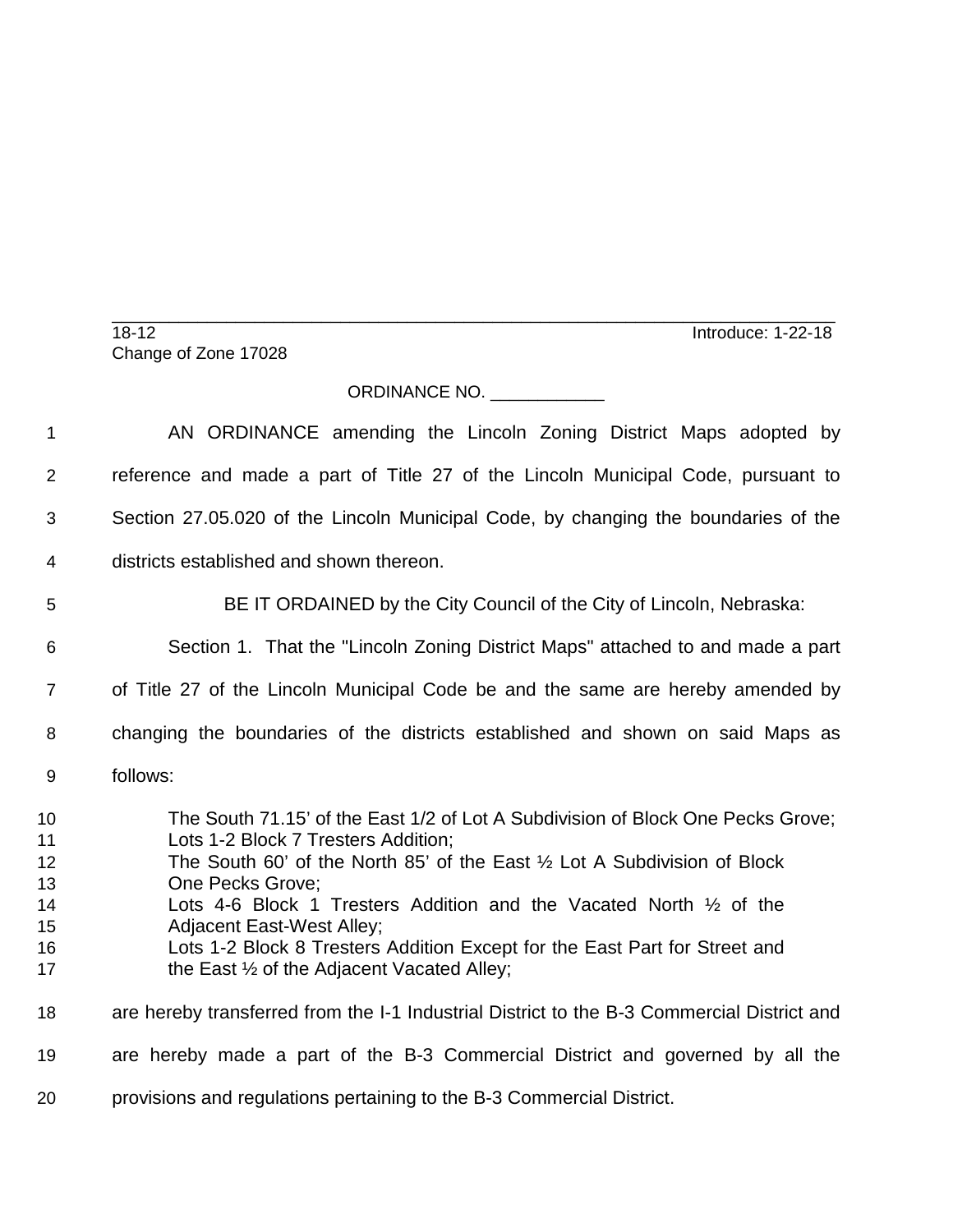Section 2. That the "Lincoln Zoning District Maps" attached to and made a part of Title 27 of the Lincoln Municipal Code be and the same are hereby amended by changing the boundaries of the districts established and shown on said Maps as follows: 1. Lots 1-2 Clark and MacFarlands Subdivision and the West ½ of the Adjacent Vacated Alley; Lot 1 Whitmer Addition; Lots 1-3 and Lots 10-12 Block 1 Vine Street Addition; Lots B-C of the Subdivision of Block One Peck's Grove & the Vacated 10 31<sup>st</sup> Street right of way except the 150' by 115.5 foot tract in the Southeast Corner of the North 35' of Lot B; 12 The East 1/2 of Lots 1-2 Block 2 Vine Street Addition; 13 The West 1/2 of Lots 1-2 Block 2 Vine Street Addition; Lot 1 Hylander Subdivision except the north 122.42 feet adjoining Lot 12, Block 10 Woods Bros University Addition; Lot 48 Hartz & Braces Subdivision excluding the former railroad right of way; 18 Lot 2 Whitmer Addition; The North 242' and the East ½ of the Adjacent Vacated Alley to the North 100' of Lot 7 and all of the Vacated Adjacent Alley to the south 142' of the North 242' of Lot 7 Griffiths (A K) Addition; Lot 3 Block 2 Vine Street Addition; Lots 7-10 Block 4 Tresters Addition; Lots 1-4 Block 5 Tresters Addition; The South 24' Lot 4 and Lot 5 Clark and MacFarlands Subdivision; Lot 3 and the North 26' of Lot 4 Clark and MacFarlands Subdivision; Lot 3 Whitmer Addition and Lots 7 & 8 Block 3 Tresters Addition; Lot D Subdivision of Block One Pecks Grove and the 20' wide strip of adjacent vacated Missouri Pacific Railroad Right of Way; Lot 1 Block 2 City Impact Addition; The south 49.95 feet of Lots 1-4, Block 10 Woods Bros University Addition; 2. Vacated Missouri Pacific Railroad Right of Way located in the Northwest and 35 Northeast Corners of Section 24-10-6 Between Antelope Valley 1<sup>st</sup> Addition **Subset Coutlot C** and the West Right of Way line of North 24<sup>th</sup> Street except that part

-2-

37 West of the West Right of Way line of North 22<sup>nd</sup> Street;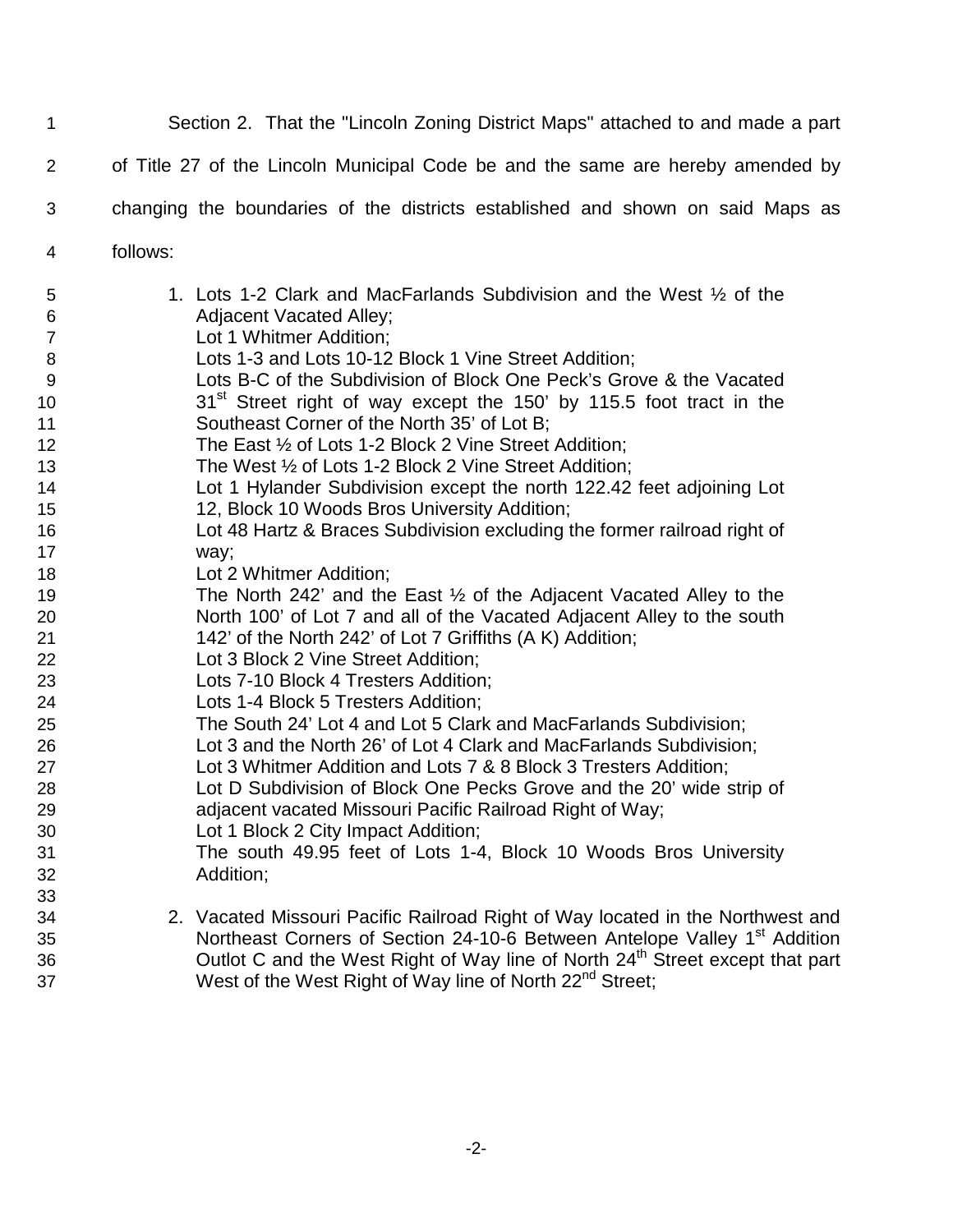| $\mathbf 1$        | is hereby transferred from the I-1 Industrial District to the H-3 Highway Commercial                                                                                                                                                          |
|--------------------|-----------------------------------------------------------------------------------------------------------------------------------------------------------------------------------------------------------------------------------------------|
| $\overline{2}$     | District and is hereby made a part of the H-3 Highway Commercial District and                                                                                                                                                                 |
| 3                  | governed by all the provisions and regulations pertaining to the H-3 Commercial District.                                                                                                                                                     |
| 4                  | Section 3. That the "Lincoln Zoning District Maps" attached to and made a part                                                                                                                                                                |
| 5                  | of Title 27 of the Lincoln Municipal Code be and the same are hereby amended by                                                                                                                                                               |
| 6                  | changing the boundaries of the districts established and shown on said Maps as                                                                                                                                                                |
| $\overline{7}$     | follows:                                                                                                                                                                                                                                      |
| 8<br>9<br>10<br>11 | Lot 1 Skolds Tract excluding Street;<br>The Vacated Missouri Pacific Railroad Right of Way located between the<br>East Right of Way line of North 24 <sup>th</sup> Street and the West Right of Way Line<br>of North 29 <sup>th</sup> Street; |
| 12                 | are hereby transferred from the I-1 Industrial District to P Public Use District and are                                                                                                                                                      |
| 13                 | hereby made a part of the P Public Use District and governed by all the provisions and                                                                                                                                                        |
| 14                 | regulations pertaining to the P Public Use District.                                                                                                                                                                                          |
| 15                 | Section 4. That the "Lincoln Zoning District Maps" attached to and made a part                                                                                                                                                                |
| 16                 | of Title 27 of the Lincoln Municipal Code be and the same are hereby amended by                                                                                                                                                               |
| 17                 | changing the boundaries of the districts established and shown on said Maps as                                                                                                                                                                |
| 18                 | follows:                                                                                                                                                                                                                                      |
| 19<br>20<br>21     | Lot 12 Block 10 Woods Bros University Addition;<br>The north 122.42 feet of Lot 1 Hylander Subdivision adjoining Lot 12,<br><b>Block 10 Woods Bros University Addition;</b>                                                                   |
| 22                 | are hereby transferred from the I-1 Industrial District to the R-4 Residential District and                                                                                                                                                   |
| 23                 | are hereby made a part of the R-4 Residential District and governed by all the                                                                                                                                                                |
| 24                 | provisions and regulations pertaining to the R-4 Residential District.                                                                                                                                                                        |
| 25                 | Section 5. That the "Lincoln Zoning District Maps" attached to and made a part                                                                                                                                                                |
| 26                 | of Title 27 of the Lincoln Municipal Code be and the same are hereby amended by                                                                                                                                                               |
|                    |                                                                                                                                                                                                                                               |

-3-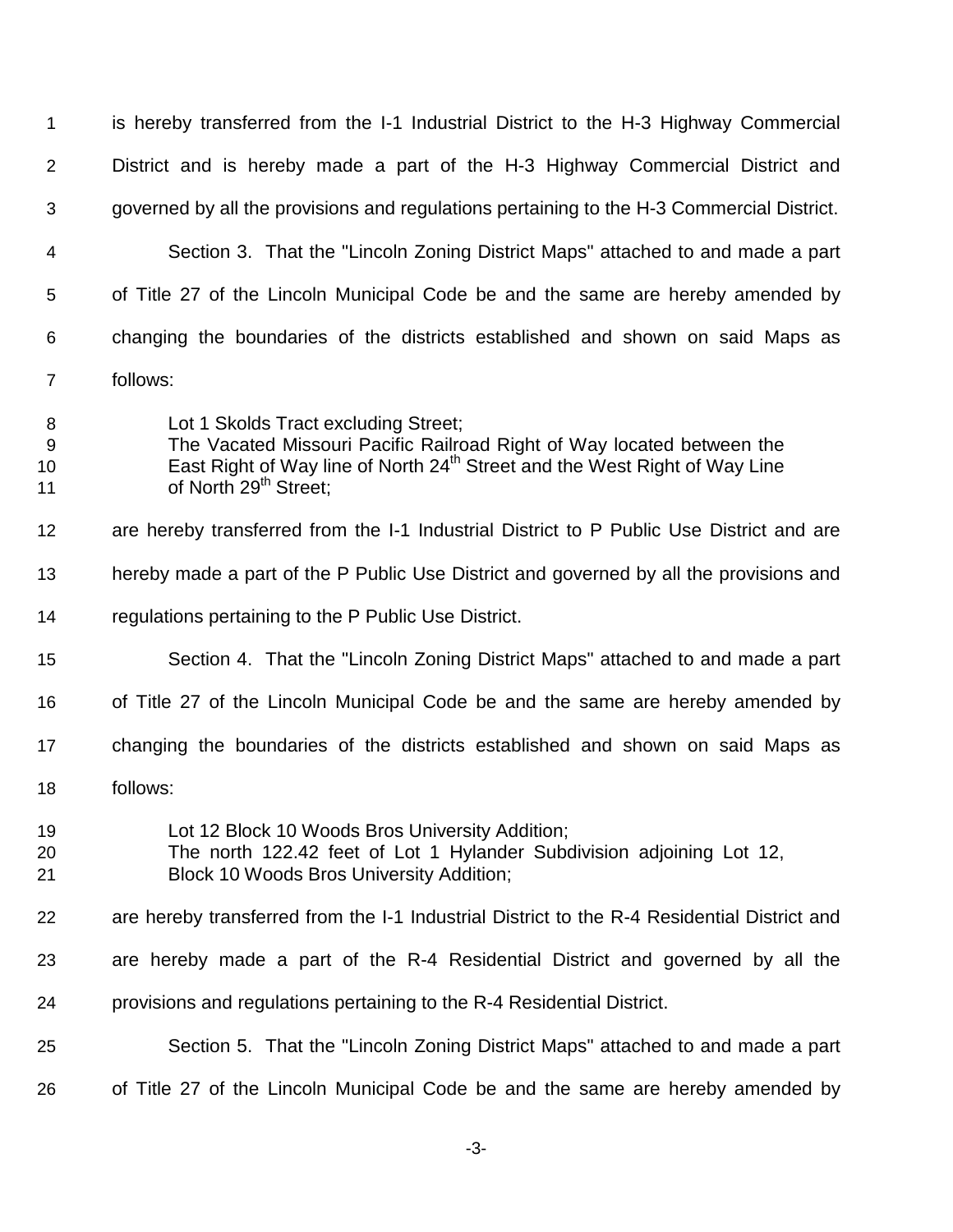- changing the boundaries of the districts established and shown on said Maps as
- follows:
- The West 78' East 150' South 114' Lot B Subdivision of Block One Pecks Grove;
- Lot 4 Block 6 Tresters Addition;
- Lot 2 Block 6 Tresters Addition;
- The East 121.67' of West ½ Except the North 25'of Lot A Subdivision of 8 Block One Pecks Grove;
- Lot 4 Block 7 Tresters Addition;
- The West 50' of the East 72' Except the North 35' of Lot B Subdivision of **Block One Pecks Grove:**
- Lot 3 Block 7 Tresters Addition;
- The West 60.83' Except the North 25' of Lot A Subdivision of Block One 14 Pecks Grove and the East 20 feet of the Vacated  $32<sup>nd</sup>$  Street right of way except for the North 25';
- The East 22' except the North 35' of Lot B Subdivision of Block One Pecks
- 17 Grove and the West 46' of the adjacent Vacated  $32<sup>nd</sup>$  Street right of way;
- 18 Lot 3 Block 6 Tresters Addition;
- Lot 1 Block 6 Tresters Addition;
- is hereby transferred from the I-1 Industrial District to the R-6 Residential District and is
- hereby made a part of the R-6 Residential District and governed by all the provisions
- and regulations pertaining to the R-6 Residential District.
- Section 6. That the "Lincoln Zoning District Maps" attached to and made a part
- of Title 27 of the Lincoln Municipal Code be and the same are hereby amended by
- changing the boundaries of the districts established and shown on said Maps as
- follows:
- Vacated Missouri Pacific Railroad Right of Way located in the Northwest and Northeast Corners of Section 24-10-6 Between 29 **Antelope Valley 1<sup>st</sup> Addition Outlot C and the West Right of Way line of** 30 North 24<sup>th</sup> Street except that part West of the West Right of Way line of 31 North 22<sup>nd</sup> Street;
- is hereby transferred from the P Public Use District to the H-3 Highway Commercial District and is hereby made a part of the H-3 Highway Commercial District and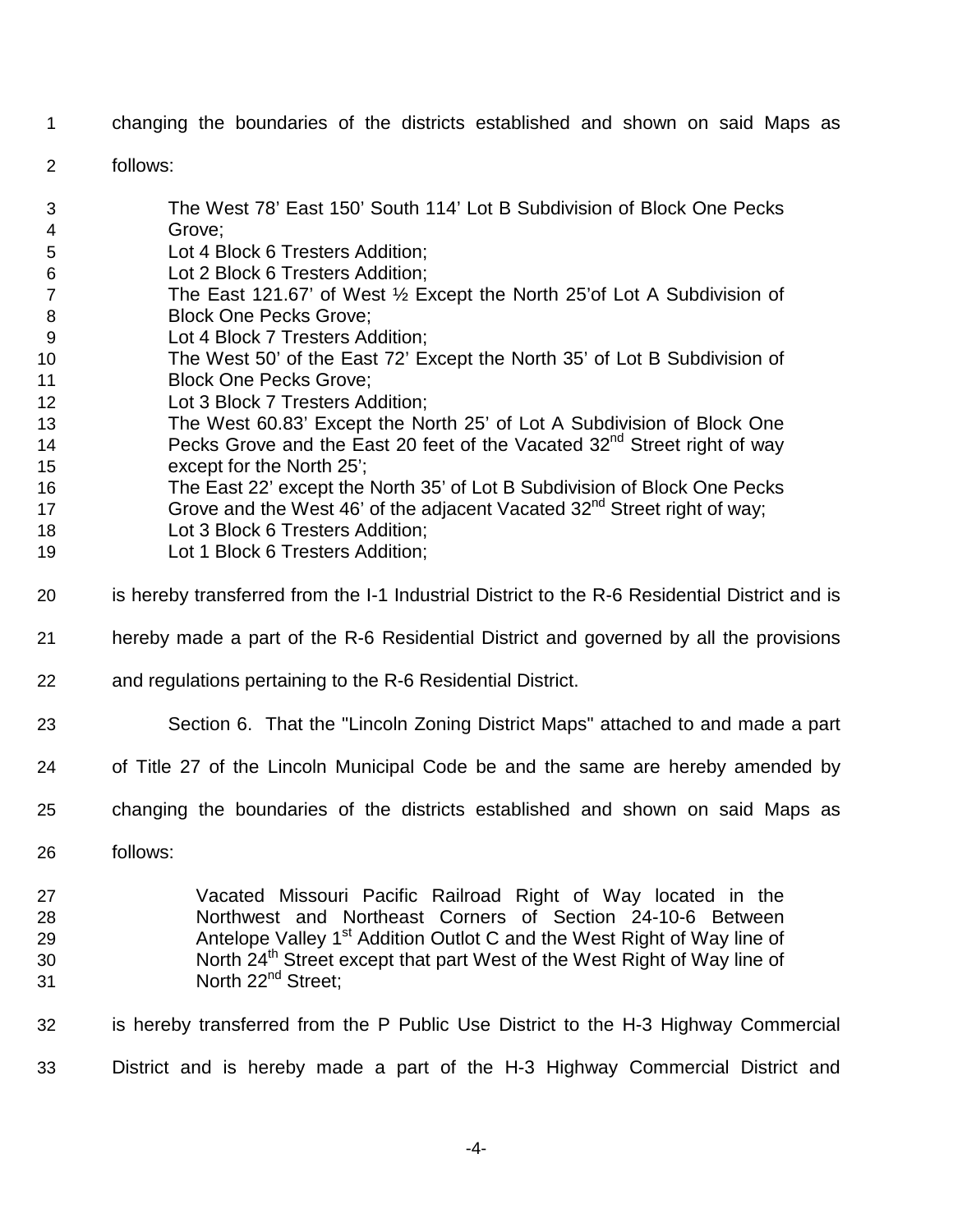governed by all the provisions and regulations pertaining to the H-3 Highway Commercial District.

 Section 7. That the "Lincoln Zoning District Maps" attached to and made a part of Title 27 of the Lincoln Municipal Code be and the same are hereby amended by changing the boundaries of the districts established and shown on said Maps as follows:

Lot 11 Block 10 Woods Bros University Addition;

is hereby transferred from the R-2 Residential District to the R-4 Residential District and

is hereby made a part of the R-4 Residential District and governed by all the provisions

and regulations pertaining to the R-4 Residential District.

Section 8. That the "Lincoln Zoning District Maps" attached to and made a part

of Title 27 of the Lincoln Municipal Code be and the same are hereby amended by

 changing the boundaries of the districts established and shown on said Maps as follows:

- Lot 3 Block 3 Tresters Addition;
- Lot 4 Block 3 Tresters Addition;
- Lot 2 Block 3 Tresters Addition;
- The North 108' of the West 12.5' of the North 20'of the South 45' of the
- East 33' Lot 5 and the North 108' of Lot 6 Block 3 Tresters Addition;
- The East 33' of the North 97' of Lot 5, Block 3, Tresters Addition;
- The South 25' of the East 33' and the South 34' of the West 12.5' Lot 5 and the South 34' of Lot 6 Block 3 Tresters Addition;

 is hereby transferred from the R-4 Residential District to the H-3 Highway Commercial District and is hereby made a part of the H-3 Highway Commercial District and governed by all the provisions and regulations pertaining to the H-3 Highway

Commercial District.

-5-